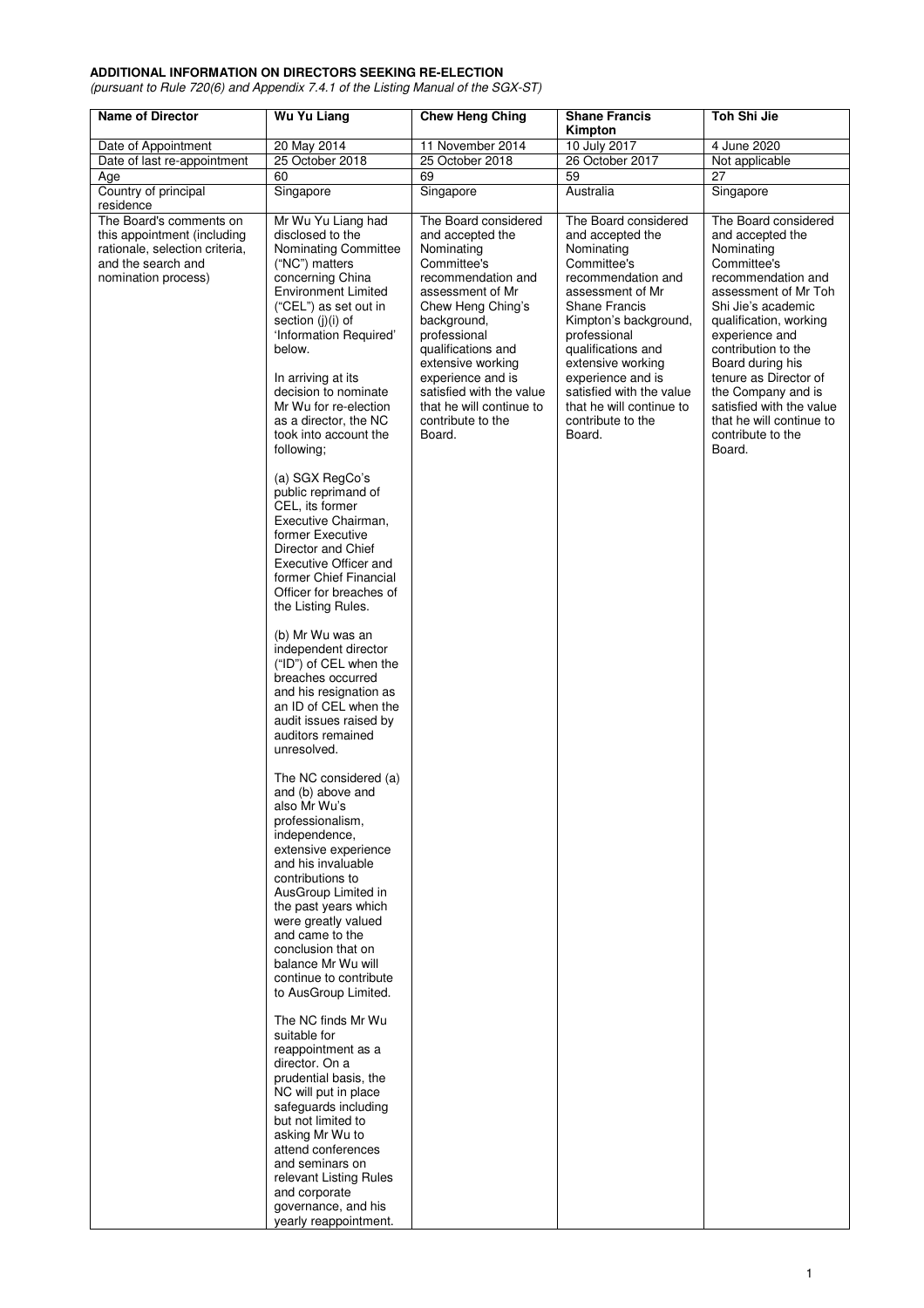| <b>Name of Director</b>                                                                             | <b>Wu Yu Liang</b>                                                                                                                                                                                                                                                                                                     | <b>Chew Heng Ching</b>                                                                                                                                                                          | <b>Shane Francis</b><br>Kimpton                                                                                                                                                                                                                                                                                                                                                                                                                                                                                                     | Toh Shi Jie                                                                   |
|-----------------------------------------------------------------------------------------------------|------------------------------------------------------------------------------------------------------------------------------------------------------------------------------------------------------------------------------------------------------------------------------------------------------------------------|-------------------------------------------------------------------------------------------------------------------------------------------------------------------------------------------------|-------------------------------------------------------------------------------------------------------------------------------------------------------------------------------------------------------------------------------------------------------------------------------------------------------------------------------------------------------------------------------------------------------------------------------------------------------------------------------------------------------------------------------------|-------------------------------------------------------------------------------|
|                                                                                                     | The Board considered<br>and accepted the<br>Nominating<br>Committee's<br>recommendation and<br>assessment of Mr Wu<br>Yu Liang's<br>background,<br>professional<br>qualifications and<br>extensive working<br>experience and is<br>satisfied with the value<br>that he will continue to<br>contribute to the<br>Board. |                                                                                                                                                                                                 |                                                                                                                                                                                                                                                                                                                                                                                                                                                                                                                                     |                                                                               |
| Whether appointment is<br>executive, and if so, the area<br>of responsibility                       | Non-Executive                                                                                                                                                                                                                                                                                                          | Non-Executive                                                                                                                                                                                   | Executive. Leads the<br>Executive<br>Management Team,<br>responsible for the<br>day-to-day<br>management and<br>leadership of the<br>business, strategic<br>planning and<br>operations of the<br>Company.                                                                                                                                                                                                                                                                                                                           | Non-Executive                                                                 |
| Job Title (e.g. Lead ID, AC<br>Chairman, AC Member etc.)                                            | Independent Director<br>and Non-Executive<br>Chairman, a Member<br>of the Audit<br>Committee.<br>Nominating Committee<br>and the Remuneration<br>& Human Capital<br>Committee                                                                                                                                          | Independent and Non-<br>Executive Director,<br>Chair of the<br>Nominating Committee<br>and the Remuneration<br>& Human Capital<br>Committee and a<br>Member of the Audit<br>Committee           | Managing Director and<br><b>Chief Executive Officer</b>                                                                                                                                                                                                                                                                                                                                                                                                                                                                             | Non-Independent and<br>Non-Executive<br>Director                              |
| Professional qualifications                                                                         | Bachelor of Laws with<br>Second Class<br>Honours (Upper<br>Division), National<br>University of<br>Singapore                                                                                                                                                                                                           | Mr Chew Heng Ching<br>graduated in<br>Industrial Engineering<br>(Honours Class One)<br>and Economics from<br>the University of<br>Newcastle, Australia<br>and also received an<br>honorary PhD. | Mr Shane Francis<br>Kimpton graduated in<br>Engineering at<br>Swinburne University<br>of Technology and is a<br>member of the Asset<br><b>Management Council</b><br>of Australia.                                                                                                                                                                                                                                                                                                                                                   | Bachelor Degree in<br>Economics, University<br>College London                 |
| Working experience and<br>occupation(s) during the<br>past 10 years<br>Shareholding interest in the | 2007 - Present<br>Managing Director,<br>Wu LLC<br>None                                                                                                                                                                                                                                                                 | $2010 -$ Present<br>Independent director<br>of various listed<br>companies<br>None                                                                                                              | 15 May 2019 - Present<br>Managing Director and<br><b>Chief Executive</b><br>Officer, AusGroup<br>Limited<br>10 July 2017 - 14 May<br>2019<br><b>Chief Executive Officer</b><br>and Executive<br>Director, AusGroup<br>Limited<br>March 2015 - June<br>2017<br><b>Executive General</b><br>Manager, UGL Asset<br>Services<br>March 2011 - March<br>2015<br>General Manager<br>Operations, East, UGL<br>Resources<br>Dec 2009 - March<br>2011<br><b>Business &amp; Operations</b><br>Manager, UGL<br>Resources<br>15,000,000 ordinary | 2017 - Present<br>Mr Toh Shi Jie<br>manages his own<br>family office.<br>None |
| listed issuer and its<br>subsidiaries                                                               |                                                                                                                                                                                                                                                                                                                        |                                                                                                                                                                                                 | shares                                                                                                                                                                                                                                                                                                                                                                                                                                                                                                                              |                                                                               |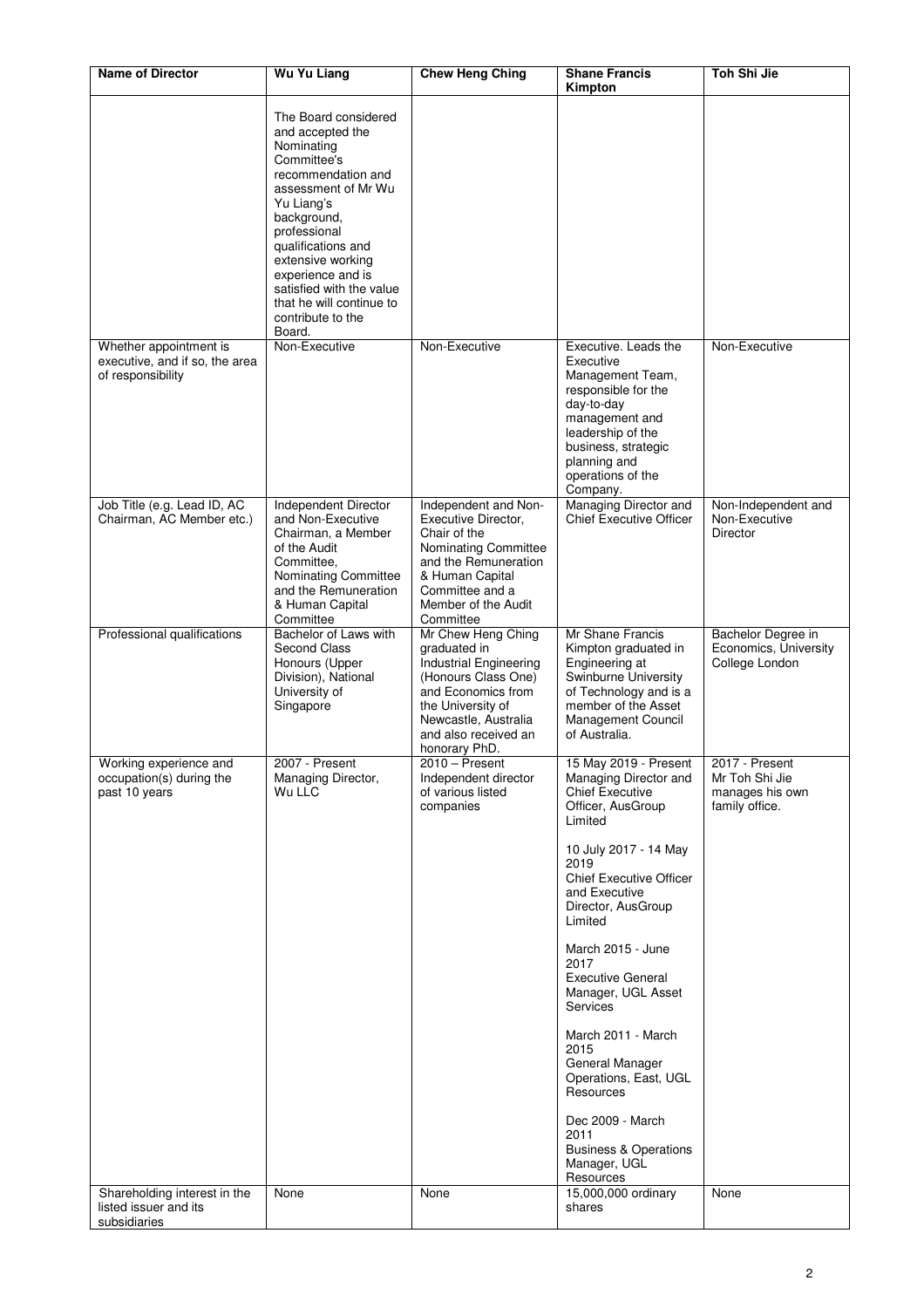| <b>Name of Director</b>                                                                                                                                                                                                                            | <b>Wu Yu Liang</b>                                                                                                                | <b>Chew Heng Ching</b>                                                                                                                                                                                                                                                                                                                                              | <b>Shane Francis</b> | Toh Shi Jie                                                                                                  |
|----------------------------------------------------------------------------------------------------------------------------------------------------------------------------------------------------------------------------------------------------|-----------------------------------------------------------------------------------------------------------------------------------|---------------------------------------------------------------------------------------------------------------------------------------------------------------------------------------------------------------------------------------------------------------------------------------------------------------------------------------------------------------------|----------------------|--------------------------------------------------------------------------------------------------------------|
| Any relationship (including<br>immediate family<br>relationships) with any<br>existing director, existing<br>executive officer, the issuer<br>and/or substantial<br>shareholder of the listed<br>issuer or of any of its<br>principal subsidiaries | None                                                                                                                              | None                                                                                                                                                                                                                                                                                                                                                                | Kimpton<br>None      | Mr Toh Shi Jie is the<br>son of Mr Toh Bee<br>Yong who is a<br>substantial<br>shareholder of the<br>Company. |
| Conflict of interest (including<br>any competing business)                                                                                                                                                                                         | None                                                                                                                              | None                                                                                                                                                                                                                                                                                                                                                                | None                 | None                                                                                                         |
| Undertaking (in the format<br>set out in Appendix 7.7)<br>under Rule 720(1) has been<br>submitted to the Company                                                                                                                                   | Yes                                                                                                                               | Yes                                                                                                                                                                                                                                                                                                                                                                 | Yes                  | Yes                                                                                                          |
| Other Principal Commitments Including Directorships                                                                                                                                                                                                |                                                                                                                                   |                                                                                                                                                                                                                                                                                                                                                                     |                      |                                                                                                              |
| Past (for the last 5 years)                                                                                                                                                                                                                        | Directorships:<br>China<br>$\bullet$<br><b>Environment Ltd</b><br>Principal<br>Commitments<br>excluding<br>Directorships:<br>None | Directorships:<br>The Stratech<br>$\bullet$<br>Group Limited<br>Chosen Holdings<br>$\bullet$<br>Limited<br>Huan Hsin<br>$\bullet$<br>Holdings Ltd<br>Spindex Industries<br>$\bullet$<br>Limited<br>Principal<br>Commitments<br>excluding<br>Directorships:<br>Thye Hua Kwan<br>$\bullet$<br>Moral Charities<br>Ang Mo Kio-Thye<br>$\bullet$<br>Hua Kwan<br>Hospital | None                 | None                                                                                                         |

I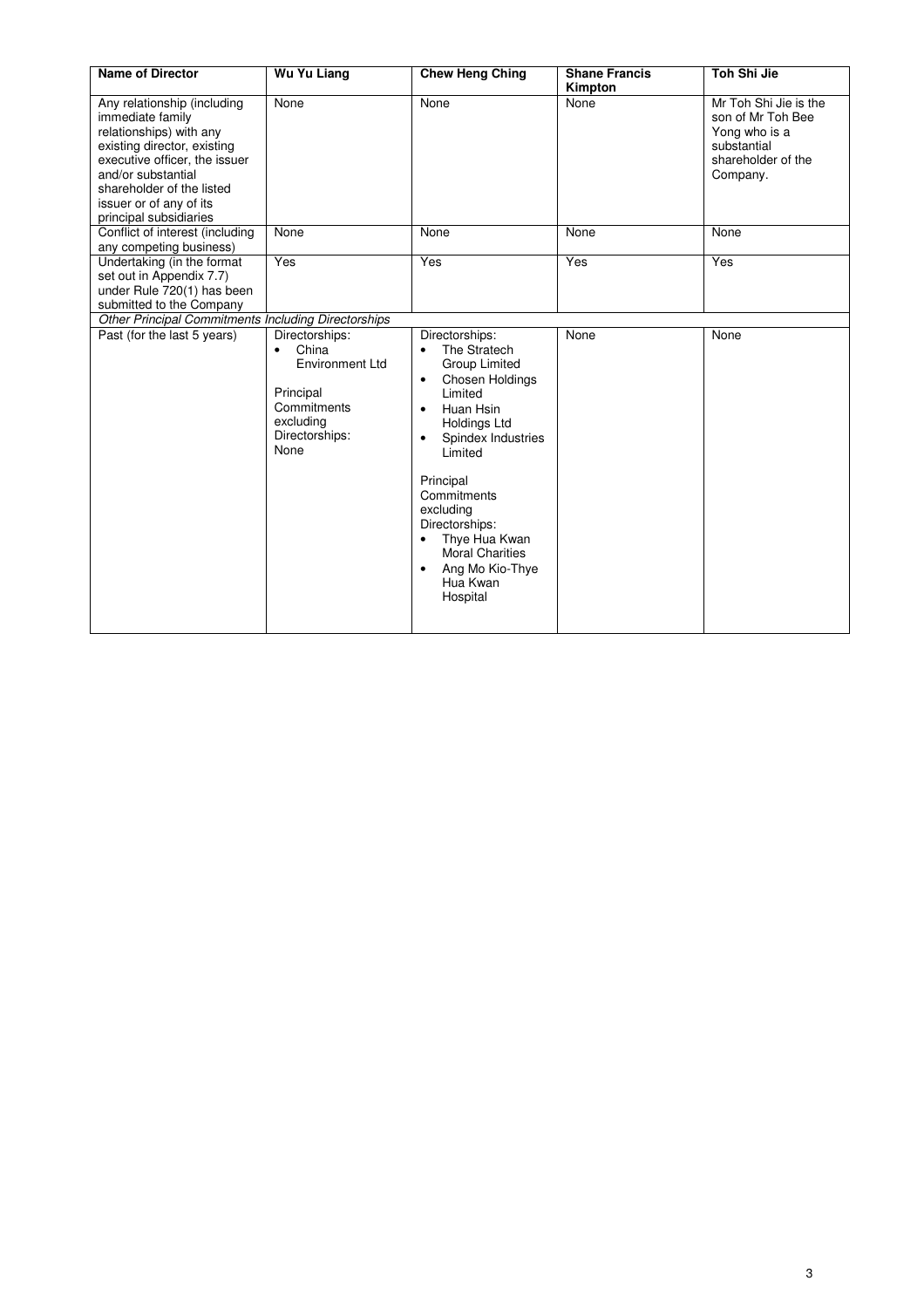| Present                                                                                                                                                                                                                                                                                                                                                                                                                                                                                                                                                                                                                                                                                         | Directorships:<br>• Jiutian Chemical<br>Group Limited<br>• Pan Asian Holdings<br>Limited<br>Principal<br>Commitments<br>excluding<br>Directorships:<br>None | Directorships:<br>• Pharmesis<br>International Ltd.<br>• Bonvests Holdings<br>Limited<br>• Sinopipe Holdings<br>Limited<br><b>RHT Worldbridge</b><br>$\bullet$<br>Holdings Pte. Ltd.<br>Principal<br>Commitments<br>excluding<br>Directorships:<br>None | Directorships:<br>• AGC Australia Pty<br>Ltd<br><b>AGC Industries Pty</b><br>$\bullet$<br>Ltd<br>MAS Australasia<br>$\bullet$<br>Pty Ltd<br>Seagate Structural<br><b>Engineering Pty</b><br>Ltd<br><b>Resource People</b><br>$\bullet$<br>Pty Ltd<br><b>Specialist People</b><br>Pty Ltd<br>Principal<br>Commitments<br>excluding<br>Directorships:<br>None | Directorships:<br>• Straits Corporation<br>Pte Ltd<br><b>Bewell Realty Sdn</b><br>$\bullet$<br><b>Bhd</b><br>Alam Positif Sdn<br>$\bullet$<br>Bhd<br>Serumpun<br>$\bullet$<br>Pedoman Sdn.<br>Bhd.<br>Principal<br>Commitments<br>excluding<br>Directorships:<br>None |
|-------------------------------------------------------------------------------------------------------------------------------------------------------------------------------------------------------------------------------------------------------------------------------------------------------------------------------------------------------------------------------------------------------------------------------------------------------------------------------------------------------------------------------------------------------------------------------------------------------------------------------------------------------------------------------------------------|-------------------------------------------------------------------------------------------------------------------------------------------------------------|---------------------------------------------------------------------------------------------------------------------------------------------------------------------------------------------------------------------------------------------------------|-------------------------------------------------------------------------------------------------------------------------------------------------------------------------------------------------------------------------------------------------------------------------------------------------------------------------------------------------------------|-----------------------------------------------------------------------------------------------------------------------------------------------------------------------------------------------------------------------------------------------------------------------|
| <b>Information Required</b>                                                                                                                                                                                                                                                                                                                                                                                                                                                                                                                                                                                                                                                                     |                                                                                                                                                             |                                                                                                                                                                                                                                                         |                                                                                                                                                                                                                                                                                                                                                             |                                                                                                                                                                                                                                                                       |
| (a) Whether at any time<br>during the last 10 years, an<br>application or a petition<br>under any bankruptcy law of<br>any jurisdiction was filed<br>against him/her or against a<br>partnership of which he/she<br>was a partner at the time<br>when he/she was a partner<br>or at any time within 2 years<br>from the date he/she<br>ceased to be a partner?<br>(b) Whether at any time                                                                                                                                                                                                                                                                                                       | No<br>No                                                                                                                                                    | No<br>No                                                                                                                                                                                                                                                | No<br>No                                                                                                                                                                                                                                                                                                                                                    | No<br>No                                                                                                                                                                                                                                                              |
| during the last 10 years, an<br>application or a petition<br>under any law of any<br>jurisdiction was filed against<br>an entity (not being a<br>partnership) of which he/she<br>was a director or an<br>equivalent person or a key<br>executive, at the time when<br>he/she was a director or an<br>equivalent person or a key<br>executive of that entity or at<br>any time within 2 years from<br>the date he/she ceased to<br>be a director or an<br>equivalent person or a key<br>executive of that entity, for<br>the winding up or dissolution<br>of that entity or, where that<br>entity is the trustee of a<br>business trust, that business<br>trust, on the ground of<br>insolvency? |                                                                                                                                                             |                                                                                                                                                                                                                                                         |                                                                                                                                                                                                                                                                                                                                                             |                                                                                                                                                                                                                                                                       |
| (c) Whether there is any<br>unsatisfied judgment                                                                                                                                                                                                                                                                                                                                                                                                                                                                                                                                                                                                                                                | <b>No</b>                                                                                                                                                   | No                                                                                                                                                                                                                                                      | No                                                                                                                                                                                                                                                                                                                                                          | No                                                                                                                                                                                                                                                                    |
| against him/her?<br>(d) Whether he/she has<br>ever been convicted of any<br>offence, in Singapore or<br>elsewhere, involving fraud<br>or dishonesty which is<br>punishable with<br>imprisonment, or has been<br>the subject of any criminal<br>proceedings (including any<br>pending criminal<br>proceedings of which<br>he/she is aware) for such<br>purpose?                                                                                                                                                                                                                                                                                                                                  | <b>No</b>                                                                                                                                                   | No                                                                                                                                                                                                                                                      | No                                                                                                                                                                                                                                                                                                                                                          | No                                                                                                                                                                                                                                                                    |
| (e) Whether he/she has<br>ever been convicted of any<br>offence, in Singapore or<br>elsewhere, involving a<br>breach of any law or<br>regulatory requirement that<br>relates to the securities or                                                                                                                                                                                                                                                                                                                                                                                                                                                                                               | <b>No</b>                                                                                                                                                   | No                                                                                                                                                                                                                                                      | <b>No</b>                                                                                                                                                                                                                                                                                                                                                   | No                                                                                                                                                                                                                                                                    |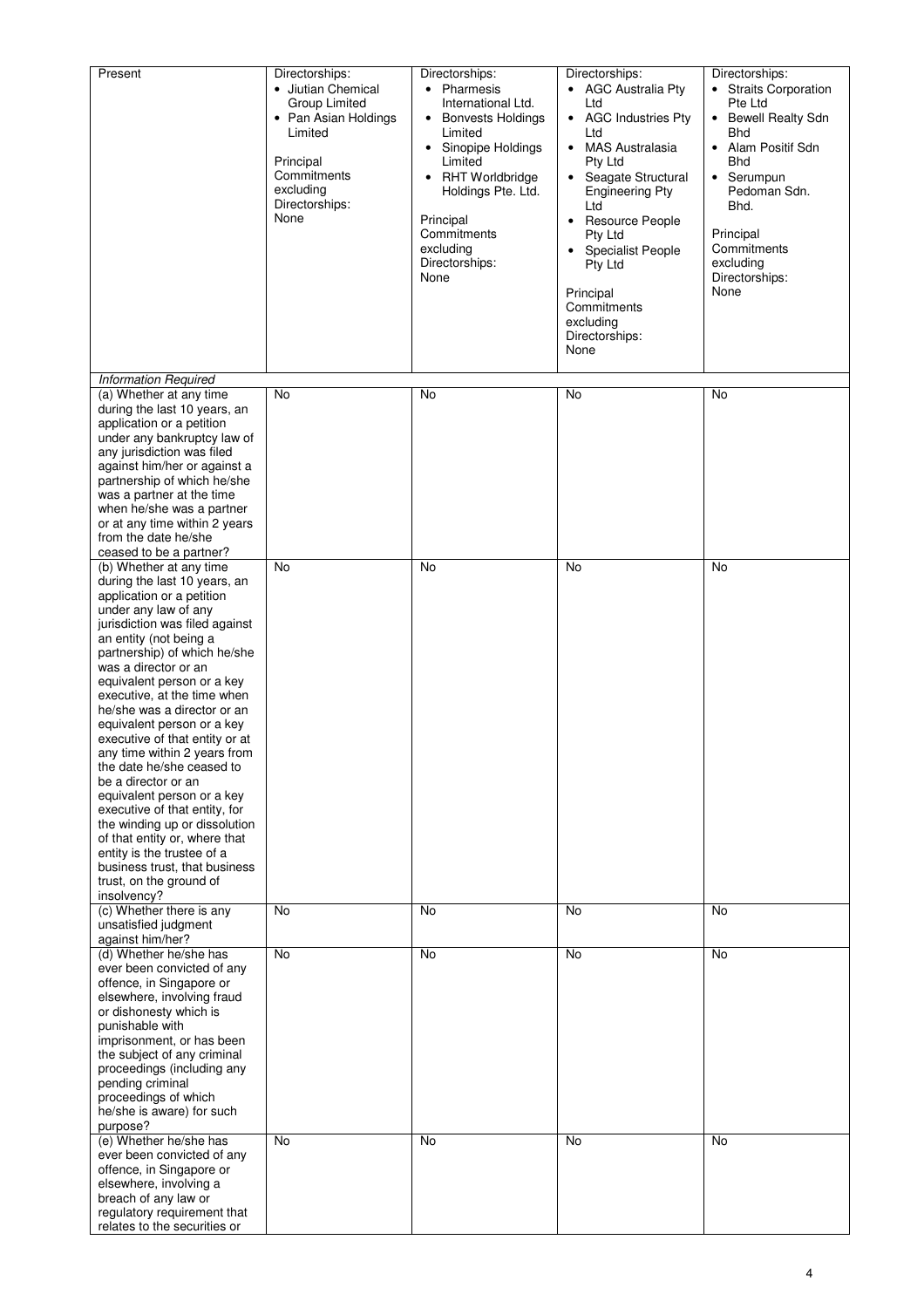| futures industry in<br>Singapore or elsewhere, or<br>has been the subject of any<br>criminal proceedings<br>(including any pending                                                                                                                                                                                                                                                                                                                                                                                                                                                                                                        |                                                                                                                                                                                                                                                                                                                                                           |    |    |    |
|-------------------------------------------------------------------------------------------------------------------------------------------------------------------------------------------------------------------------------------------------------------------------------------------------------------------------------------------------------------------------------------------------------------------------------------------------------------------------------------------------------------------------------------------------------------------------------------------------------------------------------------------|-----------------------------------------------------------------------------------------------------------------------------------------------------------------------------------------------------------------------------------------------------------------------------------------------------------------------------------------------------------|----|----|----|
| criminal proceedings of<br>which he/she is aware) for<br>such breach?                                                                                                                                                                                                                                                                                                                                                                                                                                                                                                                                                                     |                                                                                                                                                                                                                                                                                                                                                           |    |    |    |
| (f) Whether at any time<br>during the last 10 years,<br>judgment has been entered<br>against him/her in any civil<br>proceedings in Singapore or<br>elsewhere involving a<br>breach of any law or<br>regulatory requirement that<br>relates to the securities or<br>futures industry in<br>Singapore or elsewhere, or<br>a finding of fraud,<br>misrepresentation or<br>dishonesty on his/her part,<br>or he/she has been the<br>subject of any civil<br>proceedings (including any<br>pending civil proceedings of<br>which he/she is aware)<br>involving an allegation of<br>fraud, misrepresentation or<br>dishonesty on his/her part? | <b>No</b>                                                                                                                                                                                                                                                                                                                                                 | No | No | No |
| (g) Whether he/she has<br>ever been convicted in<br>Singapore or elsewhere of<br>any offence in connection<br>with the formation or<br>management of any entity<br>or business trust?                                                                                                                                                                                                                                                                                                                                                                                                                                                     | No                                                                                                                                                                                                                                                                                                                                                        | No | No | No |
| (h) Whether he/she has<br>ever been disqualified from<br>acting as a director or an<br>equivalent person of any<br>entity (including the trustee<br>of a business trust), or from<br>taking part directly or<br>indirectly in the<br>management of any entity<br>or business trust?                                                                                                                                                                                                                                                                                                                                                       | No                                                                                                                                                                                                                                                                                                                                                        | No | No | No |
| (i) Whether he/she has ever<br>been the subject of any<br>order, judgment or ruling of<br>any court, tribunal or<br>governmental body,<br>permanently or temporarily<br>enjoining him/her from<br>engaging in any type of<br>business practice or<br>activity?                                                                                                                                                                                                                                                                                                                                                                            | No                                                                                                                                                                                                                                                                                                                                                        | No | No | No |
| (j) Whether he/she has ever,<br>to his/her knowledge, been<br>concerned with the<br>management or conduct, in<br>Singapore or elsewhere, of<br>the affairs of:<br>(i) any corporation which<br>has been investigated for<br>a breach of any law or<br>regulatory requirement<br>governing corporations in<br>Singapore or elsewhere;<br>or                                                                                                                                                                                                                                                                                                | Yes<br>On 25 September<br>2020, SGX RegCo<br>publicly reprimanded<br>China Environment<br>Limited ("CEL"), its<br>former Executive<br>Chairman, former<br>Executive Director and<br><b>Chief Executive Officer</b><br>and former Chief<br>Financial Officer for<br>breaches of the Listing<br>Rules. For details<br>please refer to CEL's<br>announcement | No | No | No |